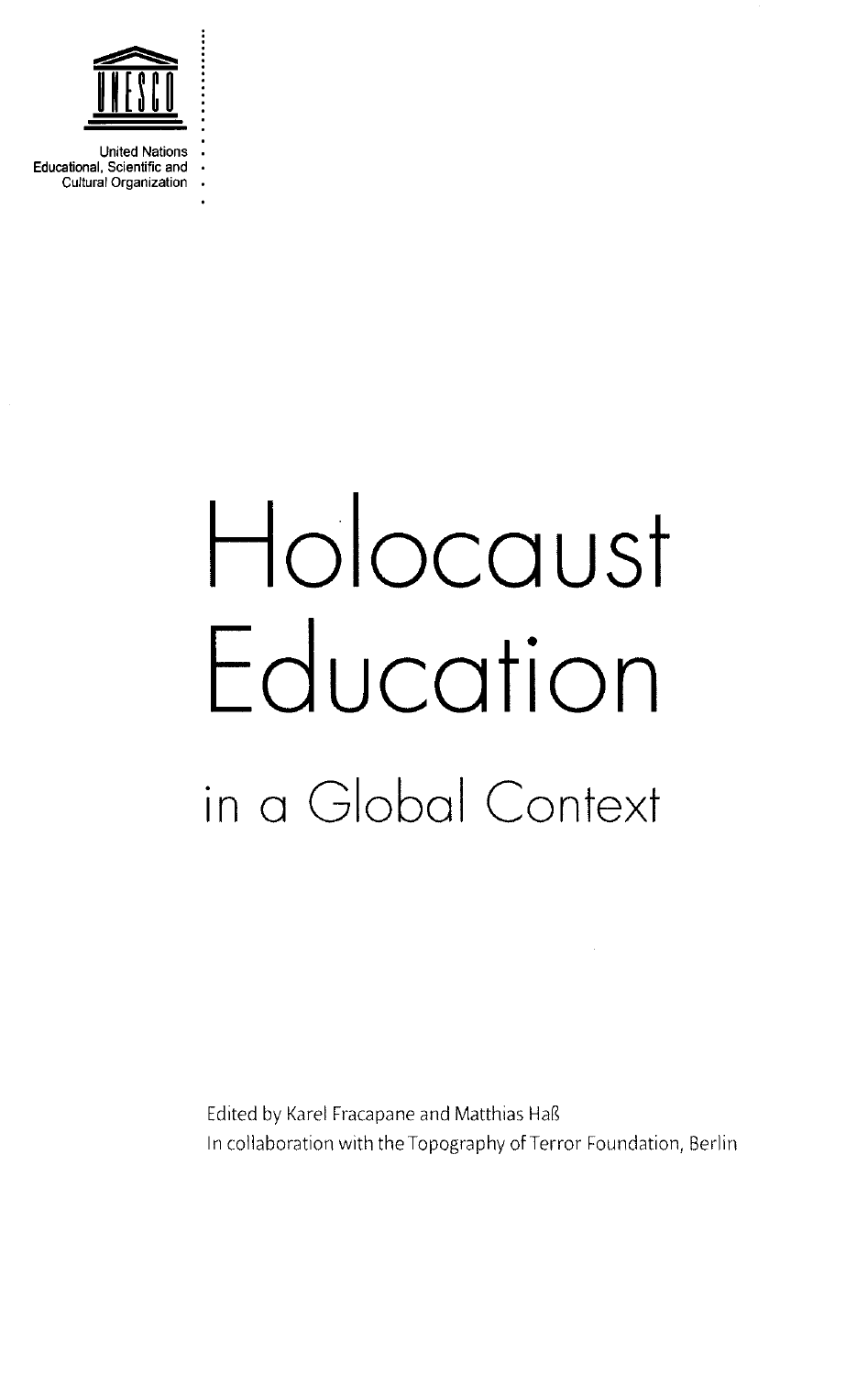## **Contents**

| Foreword by Irina Bokova, Director-General of UNESCO                                                         |     |
|--------------------------------------------------------------------------------------------------------------|-----|
| Editorial by Samuel Pisar, UNESCO Honorary Ambassador,                                                       |     |
| <b>Special Envoy for Holocaust and Genocide Education</b>                                                    | 7   |
| <b>Introduction</b>                                                                                          | 9   |
| Teaching about the Holocaust in contemporary Europe                                                          | 17  |
| Teaching about perpetrators of the Holocaust in Germany<br><b>Wolf Kaiser</b>                                | 20  |
| Conflicting memories: Polish and Jewish perceptions of the Shoah<br>Konstanty Gebert                         | 28  |
| <b>Entangled memories: Holocaust education in contemporary France</b><br>Sophie Ernst                        | 40  |
| The pedagogy of Holocaust education                                                                          | 57  |
| Research in Holocaust education: Emerging themes and directions<br>Doyle Stevick and Zehavit Gross           | 59  |
| The Holocaust in textbooks:<br>from a European to a global event<br>Falk Pingel                              | 77  |
| Historic Sites as a framework for education<br>Matthias Heyl                                                 | 87  |
| Shedding light on the invisible:<br>towards a gender-sensitive education at memorial sites<br>Angelika Meyer | 93  |
| Comparing genocide in the classroom: Challenges and opportunities<br>Paul Salmons and Matthias Haß           | 101 |
| Holocaust research in a comparative perspective<br>Peter Longerich                                           | 111 |